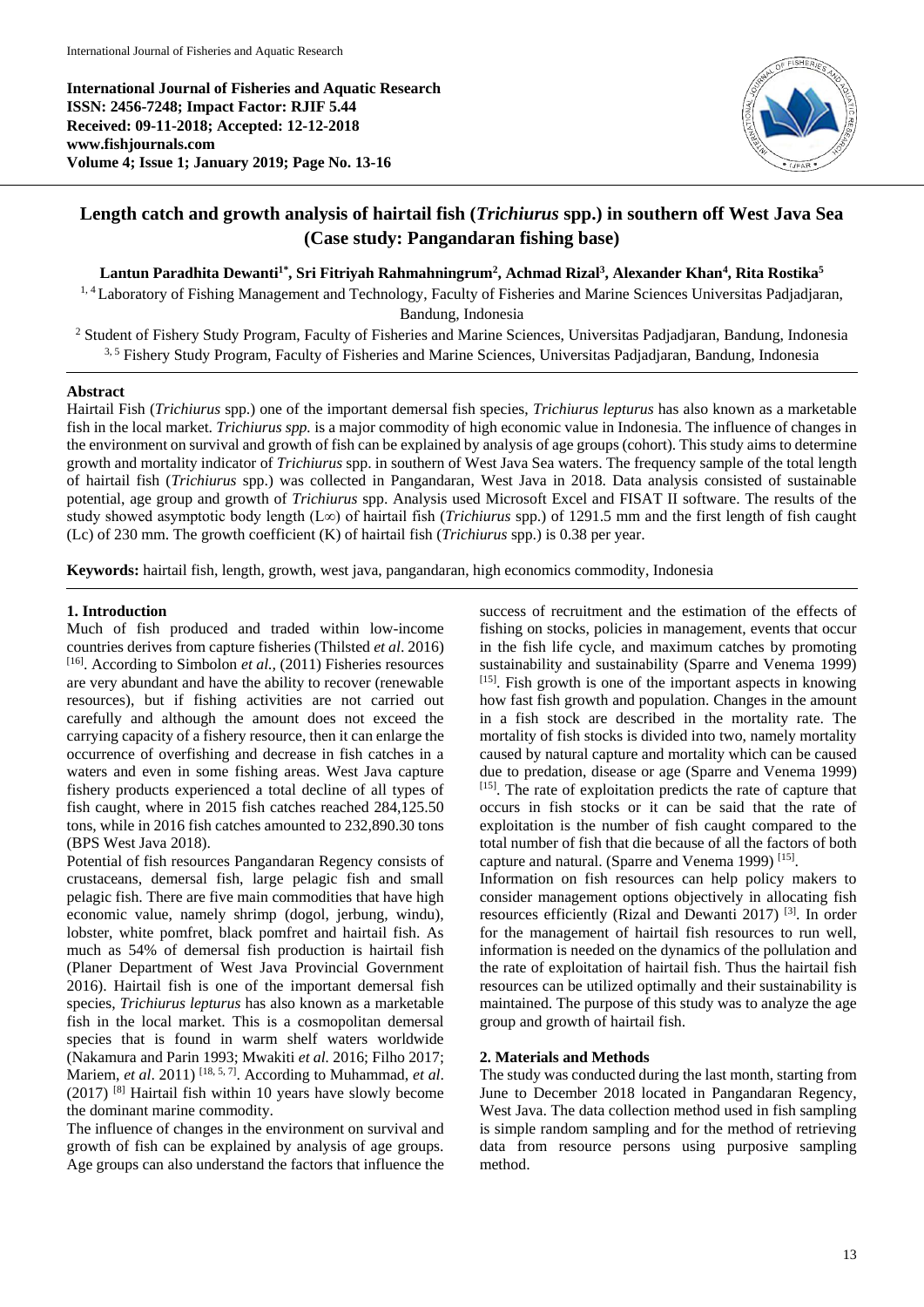#### **2.1 Research procedure**

The procedure of this study is as follows:

#### **i) Data collection**

The data used are Primary data in the form of data taken directly from the field in the form of long hairtail fish

#### **ii) Measurement of fish samples**

Fish samples that have been obtained are measured in total length by using a meter with accuracy of 0.1 cm. The data obtained is then recorded.

### **iii) Data Processing**

Analysis of age group, growth, mortality rate and rate of exploitation of hairtail fish (Trichiurus spp.) Were carried out with Microsoft Excel and FiSAT II software.

# **2.2 Data analysis for Cohort**

Bhattacharya (1967), stated that the estimation of the age group of hairtail fish can use long frequency separation methods, namely:

- 1. Hairtail fish are divided into several long groups.
- 2. Then each total length frequency  $(N1 +)$  is calculated by its natural logarithm
- 3. Next calculate the logarithmic difference of two adjacent frequencies (n ln N1 +).  $\Delta$  ln N1 + = ln N1 + from the current line, minus  $\ln N1$  + from the previous line.
- 4. Make a complete plot by entering the middle class value of each total length (x axis) to the difference in logarithm of the frequency of the length of the hairtail fish  $\Delta$  ln N1  $+$  (y axis).
- 5. The intersection of the regression straight line with the x axis gives the value of the average length of each group. The average number of each age group, the value is  $-a/$ b.

### **2.3 Growth rate**

Estimation of the parameters of hairtail fish growth was carried out using the simplest method in estimating the Von Bertanlanffy equation by using the Ford Walford plot approach (Sparre and Venema 1999)<sup>[15]</sup>. Von Bertalanffy's growth equation is as follows:

$$
Lt = L\infty (1-e-k(t-to))
$$

Note;

Lt = Fish length at age t (time unit)

L∞ = The maximum fish length theoretically (asymptotic length)

 $K = Growth Coefficient (per unit time)$ 

t0 = Theoretical age when the length is zeroK = -ln  $(\beta)$ L∞=  $\alpha$ /(1- $\beta$ )

### **3. Results and Discussion 3.1 Length Frequency Distribution**

Long frequency data is one of the important components in the need for stock assessments that can be used as an indication of fishing pressure seen from the movement of the average length of hairtail fish caught at a certain time. Hairtail fish observed at the time of the study for 3 months from August-October 2018 totaled 963 birds. 264 in August, 358 in September and 341 in October. The minimum length of caught hairtail fish is 230 mmTL and the maximum length of fish caught is 942 mmTL (Figure 1).



**Fig 1:** Frequency Distribution of Hairtail Fish Based Length

The highest frequency of hairtail fish is 358 at intervals of 625-690 mmTL, with a minimum length caught 230 mmTL and the maximum length captured is 942 mmTL.

Overall the frequency of most hairtail fish is 358 at intervals of 625-690 mmTL, with a minimum length that is captured 230 mmTL and the maximum length captured is 942 mmTL.The results of long frequency analysis can be seen in Figure 13, the long frequency obtained during the study ranged from 230-942 mmTL. Based on the search of literature by Badrudin and Wudianto (2004) [4], in the Sunda / Malacca Strait periran, the total length of hairtail fish is wider, ie between 160 mmTL to 1240 mmTL. The maximum length of hairtail fish found in Pangandaran Regency is 942 mmTL, whereas according to Ahmad  $(2008)$ <sup>[17]</sup> in the maximum length of the harbor-sea waters hairtail fish reaches 1250 mmTL, based on Rachmawati and Hartati  $(2017)$ <sup>[11]</sup> conducted in Pangandaran, the maximum length of fish caught is 100 cmTL.

The size of hairtail fish when it first ripens gonads, in Pangandaran waters 473.2 mmTL (Rachmawati and Hartati  $2017$ ) <sup>[11]</sup>. In the coastal waters of Bantul Regency 655.5 mmTL (Novianingrum, *et al.* 2017)<sup>[9]</sup>. Based on the results of research on hairtail fish in the waters of Pangandaran Regency there are 793 fish from a total of 963 fish (82%) fish caught at the age of gonadal maturation.

Based on the results of the study, the smallest size of hairtail fish caught was 230 mmTL. This value is much greater based on literature searches by Badrudin and Wudianto (2004) [4] compared to hairtail fish in the waters of Rio Granse do Sul, Brazil and Sunda / Malacca Strait, which were 89 mmTL and 160 mmTL respectively.

Differences in the size of fish in Pangandaran waters with the research conducted in Palabuhanratu, PPP Morodemak, Bantul regency beach are thought to be due to differences in fishing gear used, environmental conditions, and variations in fishing intensity (Sofijanto, Kristina and Subagio 2016) [14] .

The difference in frequency of each size class is caused by several factors, among others, according to Effendie (1979) internal factors that can affect the growth of fish include heredity, gender, age, parasites and disease. While external factors that influence fish growth are temperature and food. The maximum total length of hairtail fish caught in Pangandaran waters is 942 mmTL smaller than the maximum total length of hairtail fish originating from the same waters based on the results of the study (Rachmawati and Hartati  $2017$ ) <sup>[11]</sup> which is 1000 mm TL. According to (Yuanda, Mulya and Muhtadi 2015)<sup>[17]</sup> this could indicate a high arrest pressure on fishtail fish.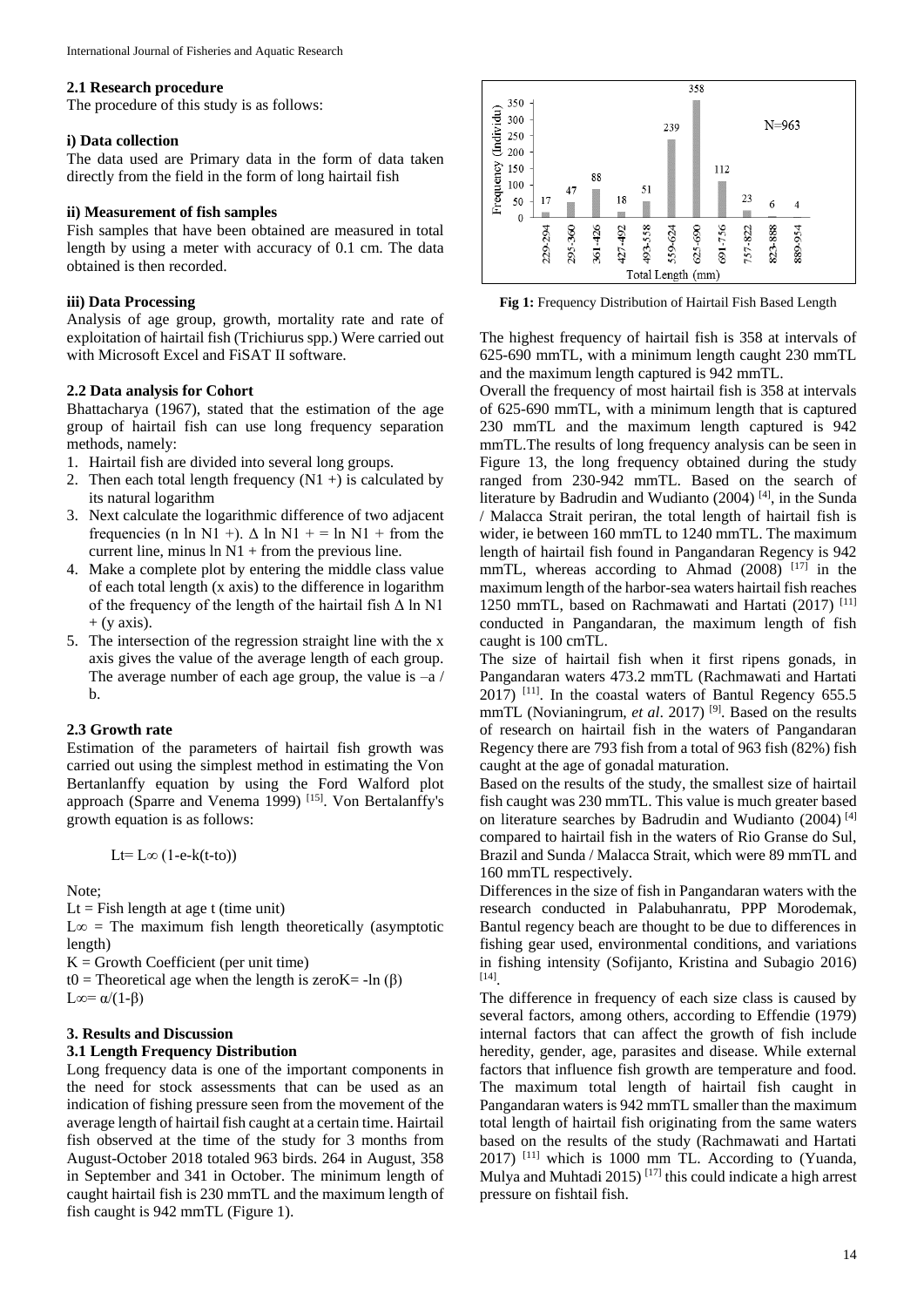#### **3.2 Age group (cohort)**

The results of the separation of the age group using the Bhattacharya method which was analyzed using the help of FiSAT II software showed that hairtail fish in Pangandaran waters consisted of two age groups as shown in figure 2.



**Fig 2:** Hairtail fish cohort based on the moon

Each sample taken during the research of hairtail fish measured in several different length groups. As seen in Figure 15, the analysis of the separation of the long-size group with the ELEFAN I method also provides information about the number of population and the value of the average length of each size group. The following are the results of the analysis of the size group separation based on these values.

**Table 1:** Distribution of Length Average

|       | Size Group   Average of Length (mmTL)   Number of Sample |     |
|-------|----------------------------------------------------------|-----|
|       | 329                                                      |     |
|       |                                                          | 786 |
| Total |                                                          | 963 |

The fish age group is described by the average length of the cohort. The length of fish of the same age tends to form a normal distribution so that the age can be determined from the long frequency distribution through analysis of the age group. Age groups can be determined by grouping fish in long classes and using the modes of display of the class to represent the length of the age group. Fish of the same length come from the same birth. The size of hairtail fish is separated using the Bhattacharya method.

Calculation of age groups other than with the help of Microsoft Excel software can also be done with long analysis methods, such as ELEFAN (Electronic Lengths Frequency Analysis) which can be found in the FiSAT (FAO-ICLARM Fish Stock Assessment Tools) program. The basic principle of the method is based on the fact that in a cohort, the individual will be spread out following normal distribution. Therefore the method is carried out by identifying the number of normal curves found in a long frequency spread curve obtained from sampling.

Each sampling was conducted from August to October for two long-size groups. The second size group of hairtail fish can almost be found in each observation, but for the first age group not found in each observation (Table 1). This is presumably due to the migration almost simultaneously (Badrudin and Wudianto 2004) [4] .

#### **3.3 Estimated Growth Parameters**

The growth rate of hairtail fish using the ELEFAN I program obtained asymptotic length (L∞) of 1291.5 mmTL with a growth coefficient (K) equal to 0.38. Based on the analysis of long frequency data using the ELEFAN I method, the results as shown in Figure 3 are obtained.



**Fig 3:** Von Bertalanffy's growth curve of fish Hairtail fish ( $L\infty$  = 1291.5 mmTL,  $K = 0.38$ )

From the estimated equation of hairtail fish growth,  $Lt =$ 1291.5 (1-e-0.38 (t)), it can be made an age relationship to the length of the body of the fish hairtail fish. Based on the results of the study if it is related to the relationship of length and age (Table 2), it can be seen that hairtail fish in Pangandaran waters have an age range of 1-3 years.

**Table 2:** Relationship between the length and age of fishtail fish

| Length (mm) | Age (tahun) |
|-------------|-------------|
| 229         | 0,5686      |
| 295         | 0,7543      |
| 361         | 0,9521      |
| 427         | 1,1636      |
| 493         | 1,3909      |
| 559         | 1,6366      |
| 625         | 1,9039      |
| 691         | 2,1970      |
| 757         | 2,5213      |
| 823         | 2,8842      |
| 889         | 3,2965      |
| 955         | 3,77336     |

The relationship between the length and age of hairtail fish in table 2 if transformed into a curve of the age relationship of fish to the body length of the hairtail fish can be seen in Figure 4 The growth curve of hairtail fish in Pangandaran waters by entering the age data (years) and data on theoretical length (mm) of fish, theoretically the length is 1291.5 mmTL and the growth rate of hairtail fish begins to stop at the age of 20 years.

Estimation of the value of the growth rate of hairtail fish using the ELEFAN I program obtained asymptotic length (L∞) of 1291.5 mmTL with a growth coefficient value (K) equal to 0.38. According to Jamal *et al*. (2011) the uncertainty tendency of fish growth parameter values is influenced by the composition of the sample fish analyzed by the method or method used.

The L∞ value obtained from the calculation is greater than that of hairtail fish in the same waters in different years of 1110 mmTL (Rachmawati and Hartati 2017) [11]. As for the K value, this value tends to be lower than that of Rachmawati and Hartati (2017)<sup>[11]</sup> which is 0.56 / year. For the value of t0 in this study obtained equal to zero. This makes sense because the age at 0 cm is equal to zero (Ahmad 2008)  $[17]$ .

The difference in K and L values obtained by Menururt Effendie (1997) can be caused by two factors, namely internal factors and external factors. Internal factors that can influence are hereditary factors, parasites and diseases, while external factors that can influence are temperature and food availability.